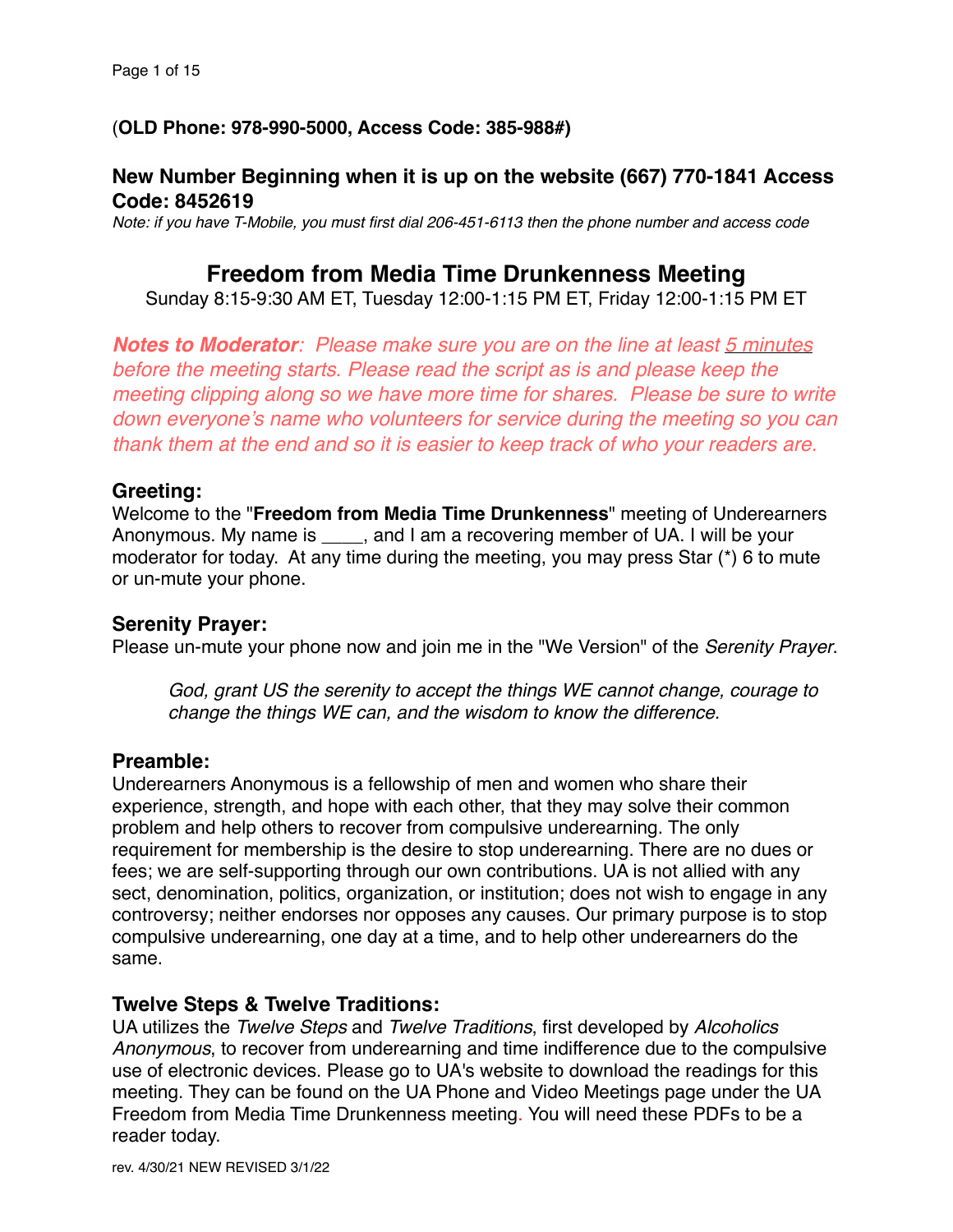# **Welcome Newcomers:**

Are there any newcomers to this meeting? Please press Star (\*) 6 to un-mute yourself and state your name and, if you feel comfortable, your location so we can welcome you. *(Pause and wait for newcomers to respond.)* It is suggested you attend at least six meetings so that you have time to identify with the speakers, begin to absorb the concepts, and learn more about the program. We also suggest you attend UA step and tool meetings to make sure you have been given the basic tools and foundation of UA and don't rely on this meeting alone for your UA recovery.

# **Meeting Focus:**

This Underearners Anonymous meeting concentrates on the UA Symptoms of Time Indifference, Isolation and under-being due to the compulsive use of electronic media. This compulsive use of media includes TV, video games, social media, online videos, online research and information, etc. We view compulsive media usage as another way we give away our time when there is no clear benefit. The compulsive use of media affects our underearning and under-being as well as our ability to fulfill our vision of abundance. We find we cannot recover from underearning nor discover and live our vision as long as we remain drunk on time.

We suggest as you listen to this meeting you put away all devices you don't need right now and pay attention to all that is being said. By focusing on this meeting alone without distraction you will get this program much faster.

Our meeting runs for 75 minutes followed by 15 minutes of after-meeting fellowship unless it is the fourth Sunday (Tuesday or Friday) of the month when we will have our business meeting instead. [NOTE: BUSINESS MEETING FORMAT IS ATTACHED BELOW TO THIS FORMAT] Here is how our meeting will unfold:

- 1. We begin by reading UA's 12 Steps, the tradition of the month, and the 12<sup>th</sup> tradition.
- 2.We will read the symptoms and tools of UA and the additional symptoms and tools of media time drunkenness.
- 3.We will then ask a member, who has taken the one-week media fasting challenge, to qualify for 5 minutes.
- 4.We will then take a short break for the 7th tradition and announcements. After the break, the meeting will resume with member's sharing up to 3 minutes each.
- 5.After the sharing, we will have a phone number exchange, I will close the meeting, and then facilitate that exchange for those looking for sponsors, action partners, and outreach calls.
- 6.Following the number exchange, we will take 15 minutes for fellowship when anyone can ask questions and share, unless it is the fourth meeting of the month at which time we will have our business meeting in lieu of after-meeting fellowship. If you are new, please make sure you stay on the line for our after-meeting fellowship where a more experienced member will answer any questions you may have about the program. *[If it is not the fourth Sunday (Tuesday or Friday) of the*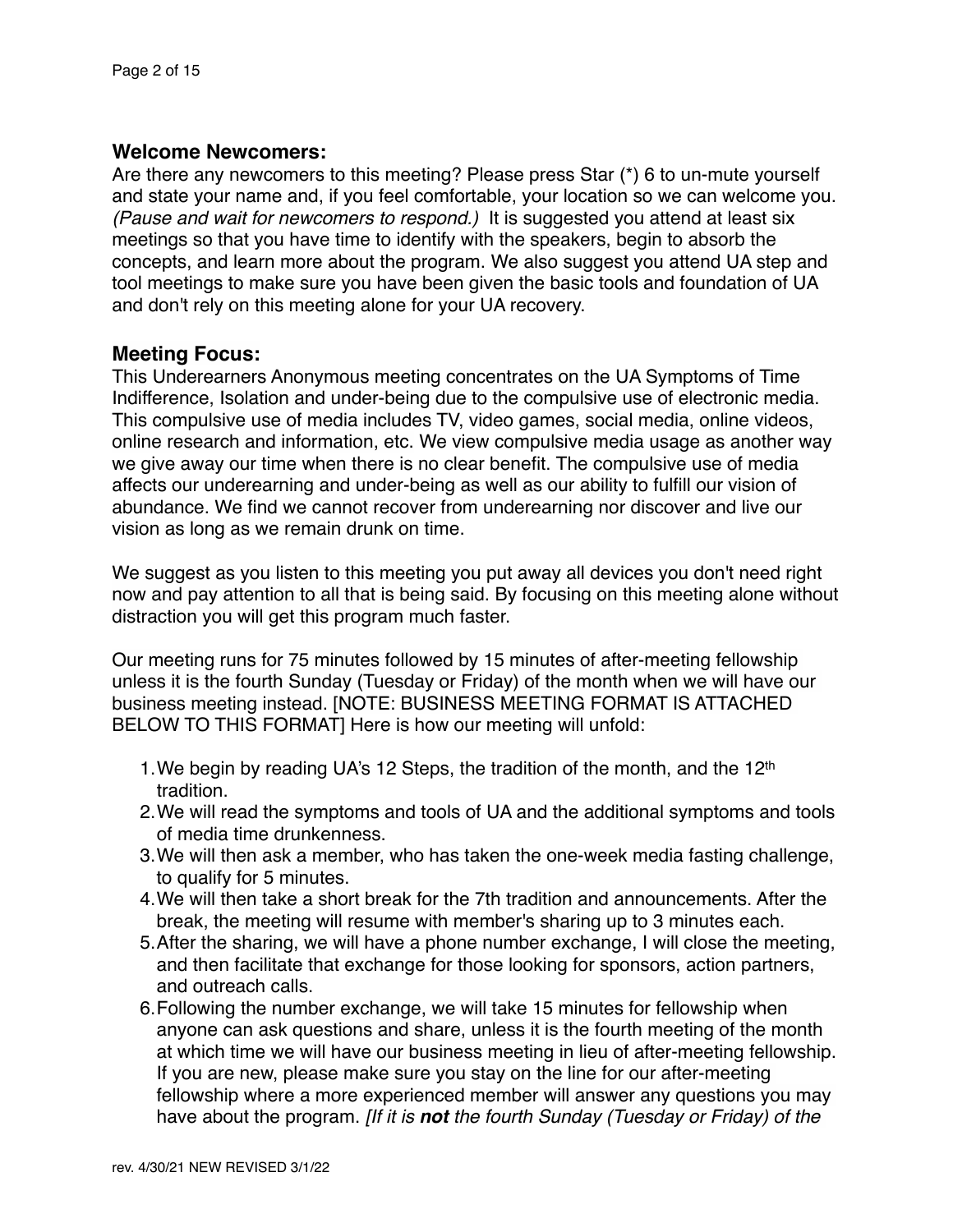*month, ask:]* Who would be willing to serve as Newcomer Greeter after the close of our meeting? *(If no one volunteers, ask again at the end of announcements.)*

#### **Readings:**

I need volunteers to be readers for this meeting. Who would like to give service by reading today? I will take 4 names.

(name) will you please read the Twelve Steps of Underearners Anonymous?

#### Reading #1 **- The Twelve Steps of Underearners Anonymous**

Here are the steps we took, which are suggested as a program of recovery:

- 1. We admitted we were powerless over underearning—that our lives had become unmanageable.
- 2. Came to believe that a Power greater than ourselves could restore us to sanity.
- 3. Made a decision to turn our will and our lives over to the care of God as we understood God.
- 4. Made a searching and fearless moral inventory of ourselves.
- 5. Admitted to God, to ourselves, and to another human being the exact nature of our wrongs.
- 6. Were entirely ready to have God remove all these defects of character.
- 7. Humbly asked God to remove our shortcomings.
- 8. Made a list of all persons we had harmed and became willing to make amends to them all.
- 9. Made direct amends to such people wherever possible, except when to do so would injure them or others.
- 10.Continued to take personal inventory and when we were wrong promptly admitted it.
- 11.Sought through prayer and meditation to improve our conscious contact with God as we understood God, praying only for knowledge of God's will for us and the power to carry that out.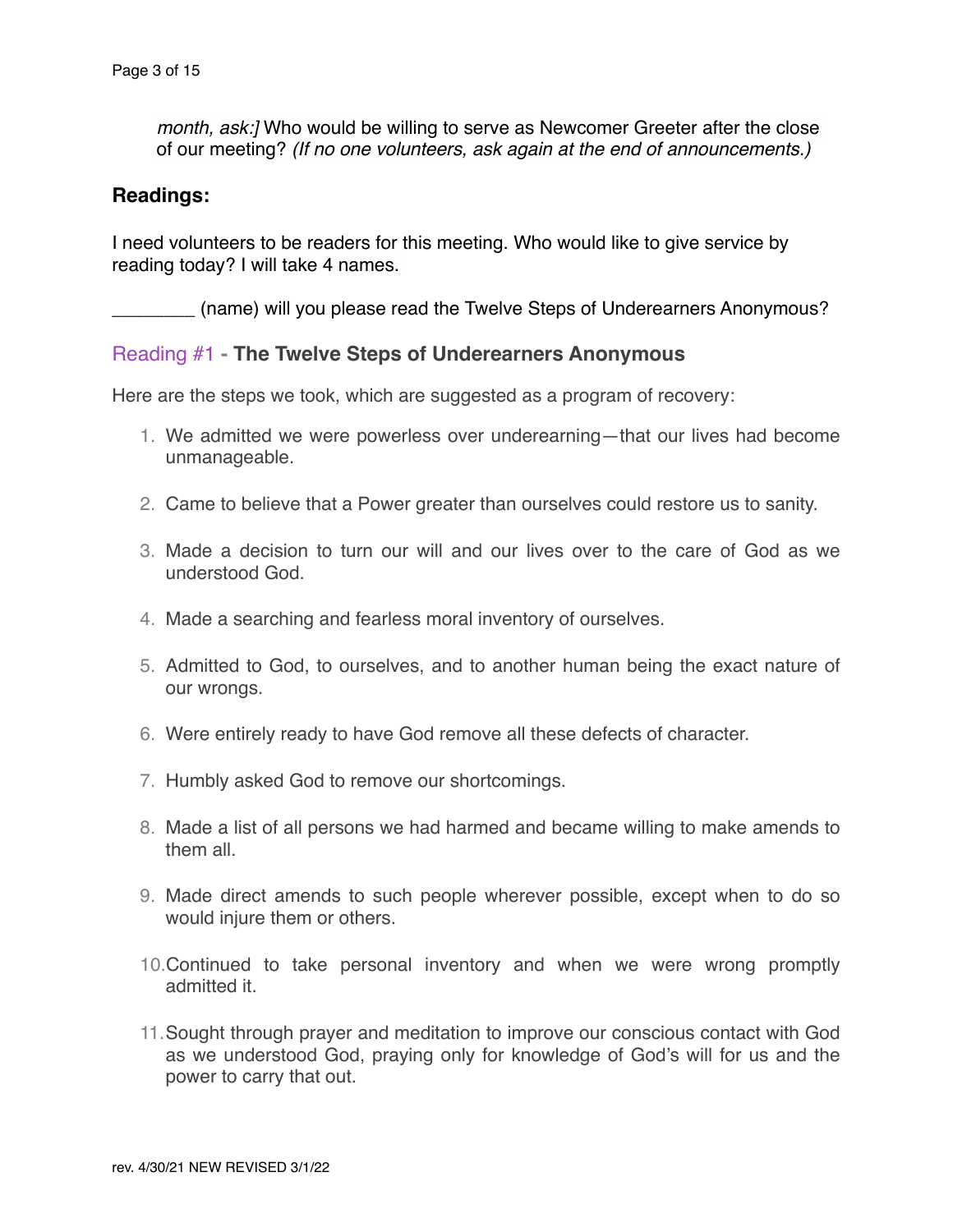12.Having had a spiritual awakening as the result of these steps, we tried to carry this message to compulsive underearners, and to practice these principles in all our affairs. (pass)

#### **Moderator:** Thank you. I will now read the Tradition of the Month and the 12<sup>th</sup> Tradition.

- 1.Our common welfare should come first; personal recovery depends upon UA unity.
- 2.For our group purpose there is but one ultimate authority a loving Higher Power that may be expressed in our group conscience. Our leaders are but trusted servants; they do not govern.
- 3.The only requirement for UA membership is a desire to stop underearning.
- 4.Each group should be autonomous except in matters affecting other groups or UA as a whole.
- 5.Each group has but one primary purpose-to carry its message to the underearner who still suffers.
- 6.An UA group ought never endorse, finance or lend the UA name to any related facility or outside enterprise, lest problems of money, property and prestige divert us from our primary purpose.
- 7.Every UA group ought to be fully self-supporting, declining outside contributions.
- 8.Underearners Anonymous should remain forever nonprofessional, but our service centers may employ special workers.
- 9.UA, as such, ought never be organized; but we may create service boards or committees directly responsible to those they serve
- 10.Underearners Anonymous has no opinion on outside issues; hence the UA name ought never be drawn into public controversy.
- 11.Our public relations policy is based on attraction rather than promotion; we need always maintain personal anonymity at the level of press, radio and films.
- 12.Anonymity is the spiritual foundation of all our traditions, ever reminding us to place principles before personalities.

\_\_\_\_\_\_\_\_ (name) will you please read UA's Symptoms of Underearning.

## Reading #2 **- UA's Symptoms of Underearning**

1.Time Indifference – We put off what must be done and do not use our time to rev. 4/30/21 NEW REVISED 3/1/22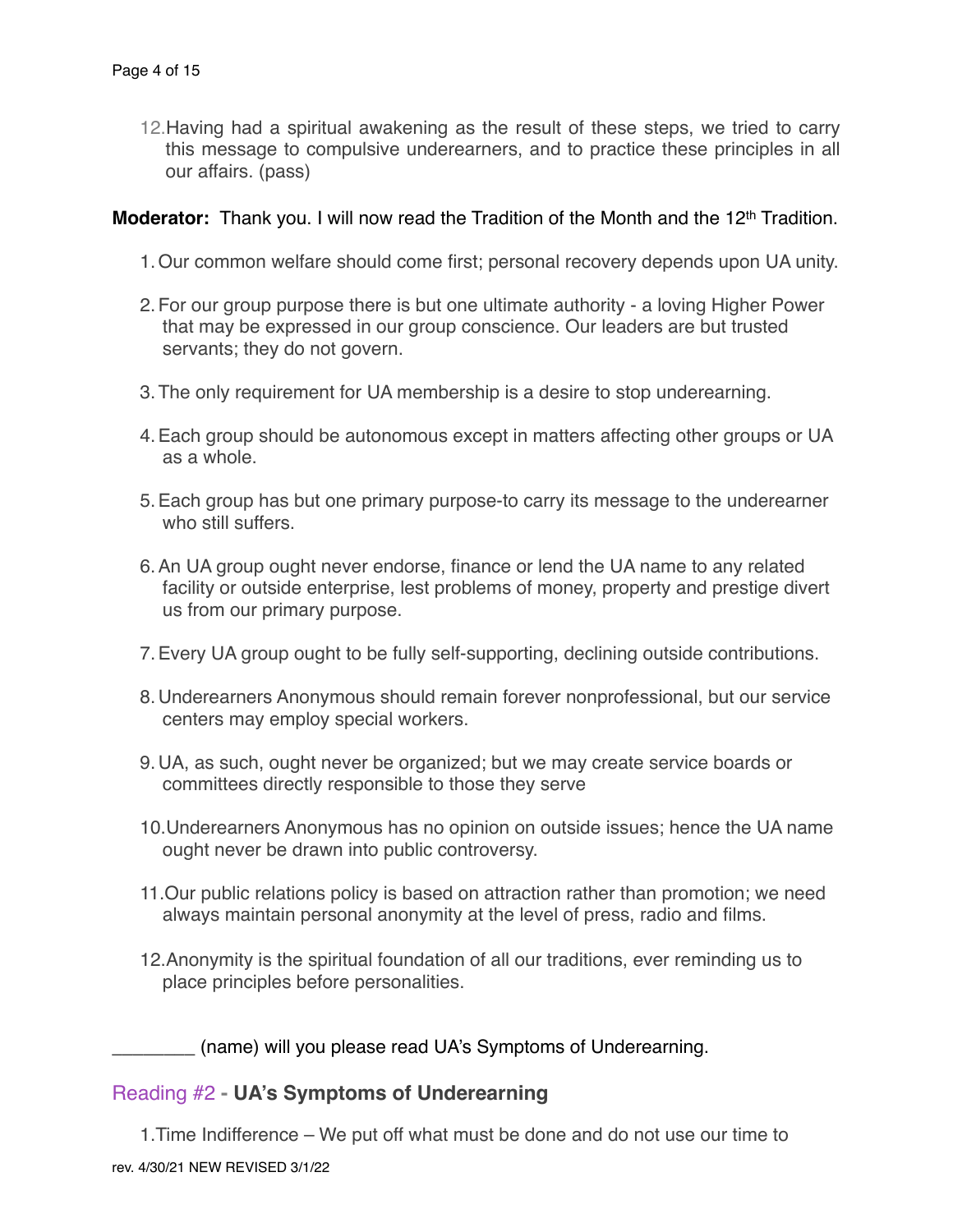support our own vision and further our own goals.

- 2. Idea Deflection –We compulsively reject ideas that could expand our lives or careers and increase our profitability.
- 3. Compulsive Need to Prove Although we have demonstrated competence in our jobs or business, we are driven by a need to re-prove our worth and value.
- 4. Clinging to Useless Possessions We hold onto possessions that no longer serve our needs, such as threadbare clothing or broken appliances.
- 5. Exertion/Exhaustion We habitually overwork, become exhausted, then under work or cease work completely.
- 6. Giving Away Our Time We compulsively volunteer for various causes, or give away our services without charge, when there is no clear benefit.
- 7. Undervaluing and Underpricing We undervalue our abilities and services and fear asking for increases in compensation or for what the market will bear.
- 8. Isolation We choose to work alone when it might serve us much better to have co-workers, associates, or employees.
- 9. Physical Ailments Sometimes, out of fear of being larger or exposed, we experience physical ailments.
- 10.Misplaced Guilt or Shame We feel uneasy when asking for or being given what we need or what we are owed.
- 11. Not Following Up We do not follow up on opportunities, leads, or jobs that could be profitable. We begin many projects and tasks but often do not complete them.
- 12.Stability Boredom We create unnecessary conflict with co-workers, supervisors, and clients, generating problems that result in financial distress. (pass)

\_\_\_\_\_\_\_\_ (name) will you please read the Tools of Underearners Anonymous?

# Reading #3 - **Tools of Underearners Anonymous**

- 1. Time Recording We must be conscious of how we spend our time. We keep a written record to increase awareness and support our focus on goals and the actions required to achieve them.
- 2. Meetings We attend UA meetings regularly to share our experience, strength, and hope in order to help ourselves and others recover from underearning.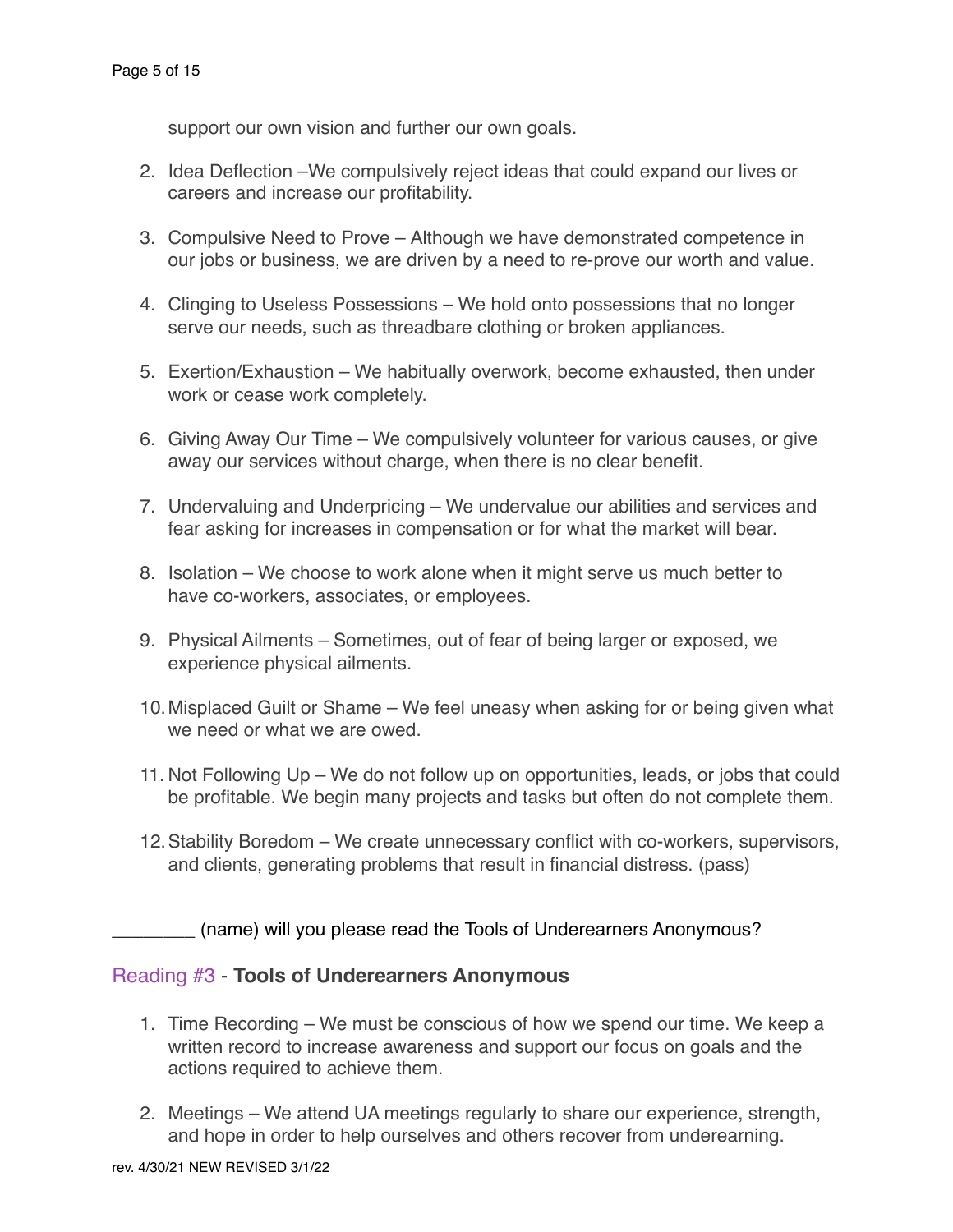- 3. Sponsorship We actively seek sponsorship with someone who has worked the Twelve Steps and is willing to guide us in our recovery.
- 4. Possession Consciousness We routinely discard what no longer serves us in order to foster a belief that life is plentiful and that we will be able to provide ourselves with what we need.
- 5. Service Giving service is vital to our recovery. It is through service to others, and to the Fellowship, that we keep what has been so generously given to us.
- 6. Goals Pages We set goals for all aspects of our lives, write them down, measure our progress, and reward achievement.
- 7. Action Meetings We organize action meetings with other UA members to discuss our earning concerns and to generate actions that will bring more prosperity into our lives.
- 8. Action Partner We connect regularly with action partners regarding earning concerns in order to provide each other with accountability, continuity, and support.
- 9. Solvency We do not debt one day at a time. Debting leads to underearning.
- 10.Communication We contact other UA members to seek support, to diminish isolation, and to reinforce our commitments to action.
- 11. Literature We read Twelve-Step literature to strengthen our understanding of compulsive disease and the process of recovery.
- 12.Savings Saving money demonstrates faith in the future and acceptance of the fact that money is a tool vital to our prosperous vision. We create and follow a savings plan on whatever scale we are able. (pass)

**Moderator:** We encourage members to utilize all of UA's twelve tools. In this particular UA meeting, we are focusing on the symptom of *Time Indifference*, that is, putting off what must be done—by compulsively using our electronic devices. Time debting also leads to underearning. Compulsively using electronic media is a way we "give away our time with no clear benefit." The overuse of electronic media increases the underearner's tendency to isolate, and contributes to the habit of under-being, hiding and biting, and not following up on opportunities to advance our visions and goals. We will refer to this form of time irreverence with our electronic devices as "media time drunkenness."

\_\_\_\_\_\_\_\_ (name) will you please read the Symptoms of Having a Pattern with Time Drunkenness Due to Electronic Media?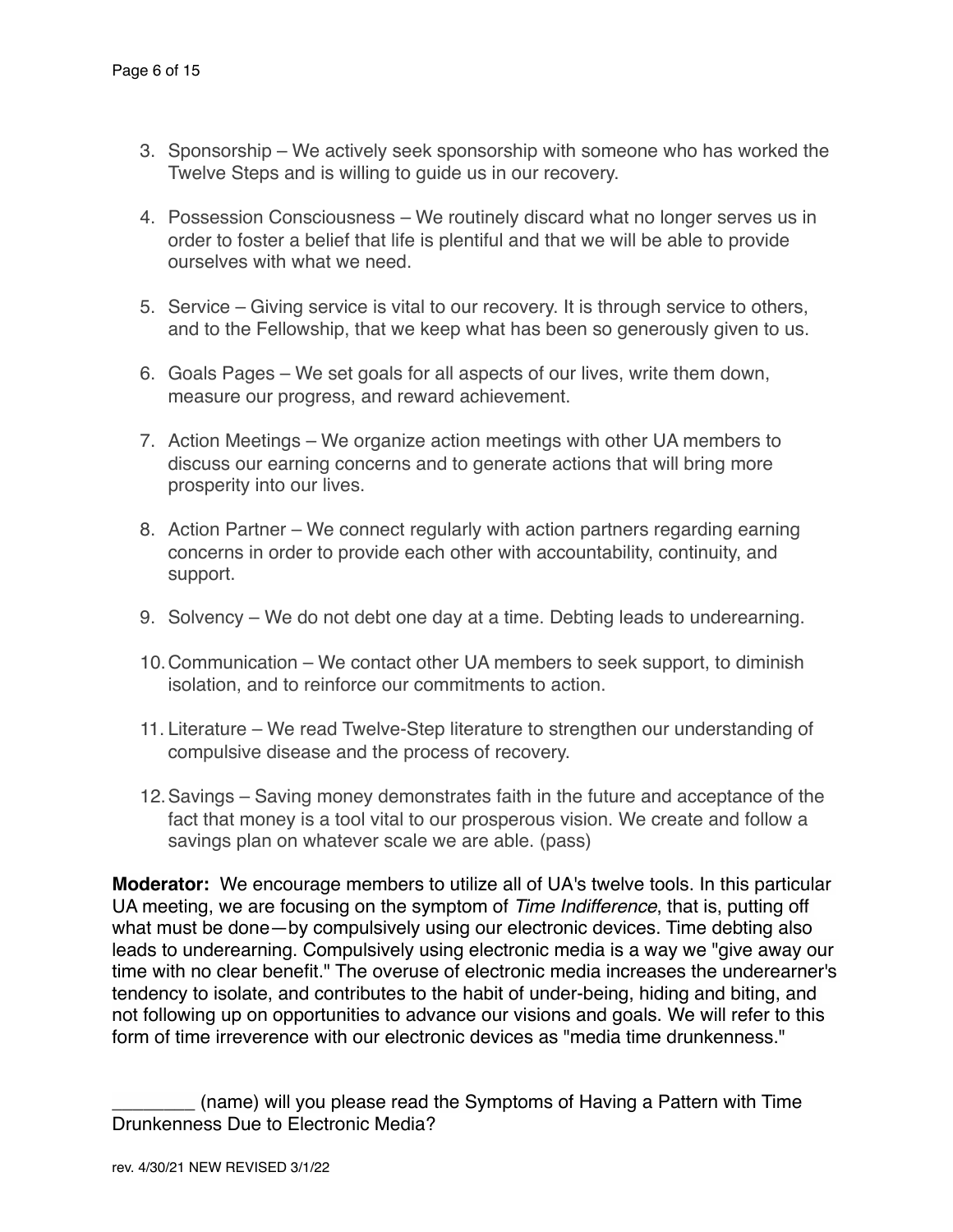# Reading #4 – **Symptoms of Having a Pattern of Time Drunkenness Due to Electronic Media**

- 1. We consistently spend more time than we plan in front of electronic screens.
- 2. We don't feel we have enough time for important things in our lives. We may put off home chores, personal care, and taking care of business while still finding time to focus on our electronic media.
- 3. Some of us may "graze" on our electronic media throughout the day or week while others of us may binge on it for hours at a time.
- 4. We plan to use electronic media to further our businesses, goals, or visions and yet end up distracted from our target by it. We end up having even less time to focus on these things.
- 5. We turn to our media instead of live people to feel connected and end up feeling more isolated and lonelier than when we started.
- 6. We tend to neglect healthy intellectual stimulation since our minds are so focused on passive media consumption.
- 7. Our creative endeavors become impeded by our electronic focus as our creativity in general becomes more inhibited.
- 8. We may believe it is necessary to spend time with our electronic media in order to "relax." Some of us use it as our main source of recreation.
- 9. We become disconnected from our bodies. We may neglect our health or fail to meet our body's basic needs for rest, sleep, exercise, good nutrition, etc.
- 10.We become disconnected from the natural world and our need to fully experience all of our senses. (pass)

**Moderator:** Many of us have found that when we compulsively use media, we are unable to prioritize our lives or keep schedules. Media is often the number one way we procrastinate, avoid work, or isolate. The UA tool of Action Partners can help us stay accountable for our media time drunkenness behavior. We encourage members to find a media action partner as soon as possible.

In addition to working the Twelve Tools of UA, many of us have found that we need to use some or all of the following eight media sobriety tools as well. We, who have used these tools, have found them to be vital in helping us achieve and maintain time reverence.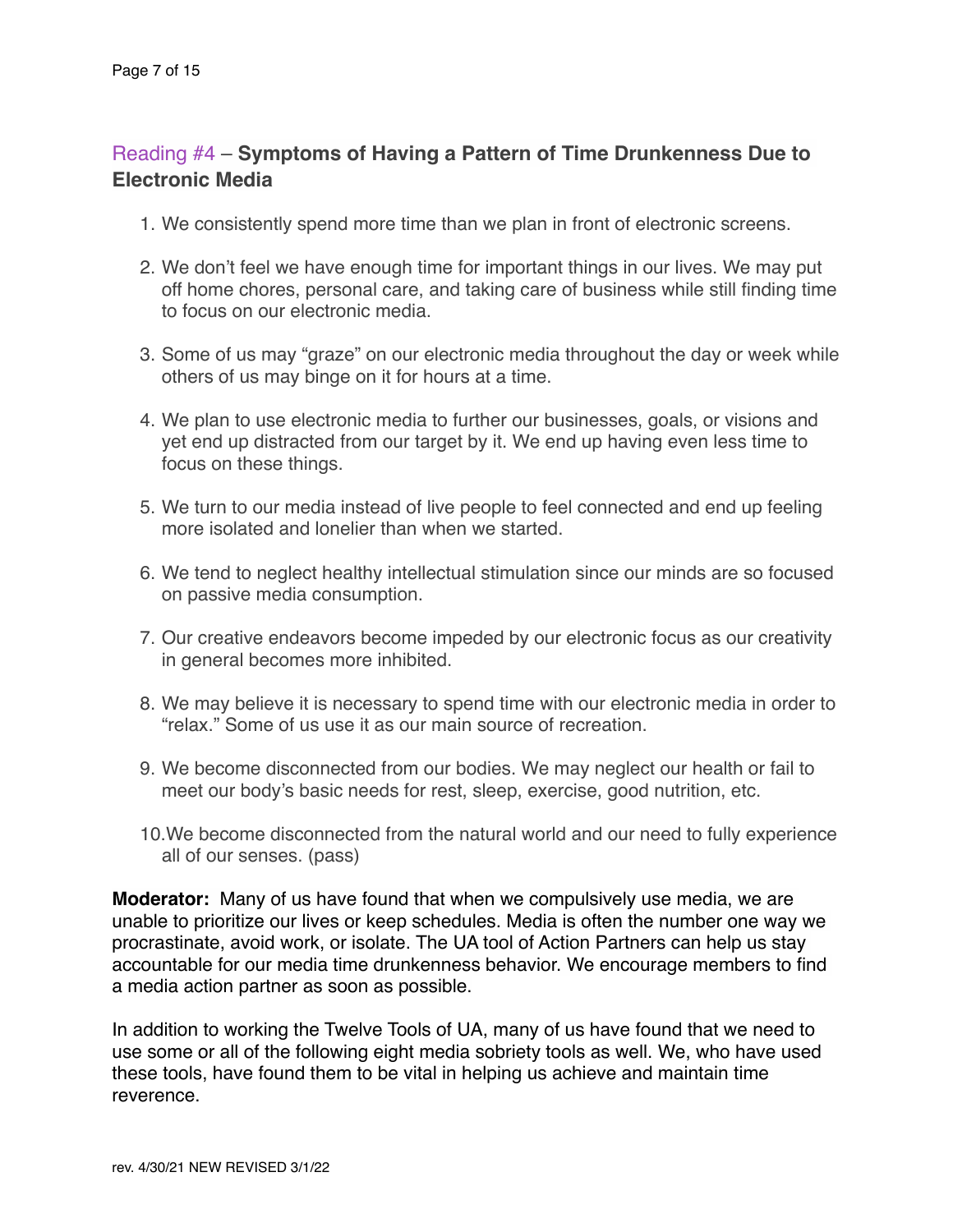\_\_\_\_\_\_\_\_ (name) could you please read Tool 1, Awareness—Trigger Identification?

#### Reading #5 - **Tool 1: Awareness—Trigger Identification**

We work closely with our sponsor and/or action partner to discover what behaviors trigger the "phenomenon of craving," the things that cause us to be out of control and compulsively use electronic media. We then work the Twelve Steps and tools of the UA program to abstain from such behaviors and activities. In working with a UA sponsor, we include in our first step that we are powerless over time debting due to electronic media and that our lives have become unmanageable. (pass)

\_\_\_\_\_\_\_\_ (name) could you please read Tool 2, Media Sobriety Plan?

# Reading #6 - **Tool 2: Media Sobriety Plan**

A "Media Sobriety Plan" helps us to abstain from the compulsive use of electronic media and the time drunkenness that follows. A personal plan for electronic media usage guides us in our media decisions, as well as defines what, when, how, where, and why we use our devices. With the help of a sponsor and/or action partner, each member develops their own plan based on an honest appraisal of their compulsive media usage. We continue to re-evaluate our plans to keep ourselves accountable so we don't rationalize "acting out" and feed the compulsion. Time keeping and the use of a timer are invaluable in applying our sobriety plan to our daily actions. (pass)

\_\_\_\_\_\_\_\_ (name) could you please read Tool 3, Media Replacement Plan?

## Reading #7 - **Tool 3: Media Replacement Plan**

Because many of us use media as our main source of relaxation and entertainment, we need to find other activities that bring us joy. When we stop compulsively using media, there will be a void. It will be difficult to obtain long-term sobriety if we don't have a plan to fill that void. Therefore, a "Media Replacement Plan" is an important system to create as soon as possible so that we will have enjoyable and healthy activities to replace media. Here are some examples:

#### A. Fun, Pleasure, and Relaxation

We write lists of things we love to do for fun, relaxation, and pleasure and post it where we can see it. We share this plan with our sponsor or media sobriety action partner and use these activities daily in place of our electronic media.

#### B. Connection and Play

We schedule time in our week for play and community. We have often used electronic media as a substitute for true recreation and human connection. We become willing to learn how to play and have more fulfilling relationships with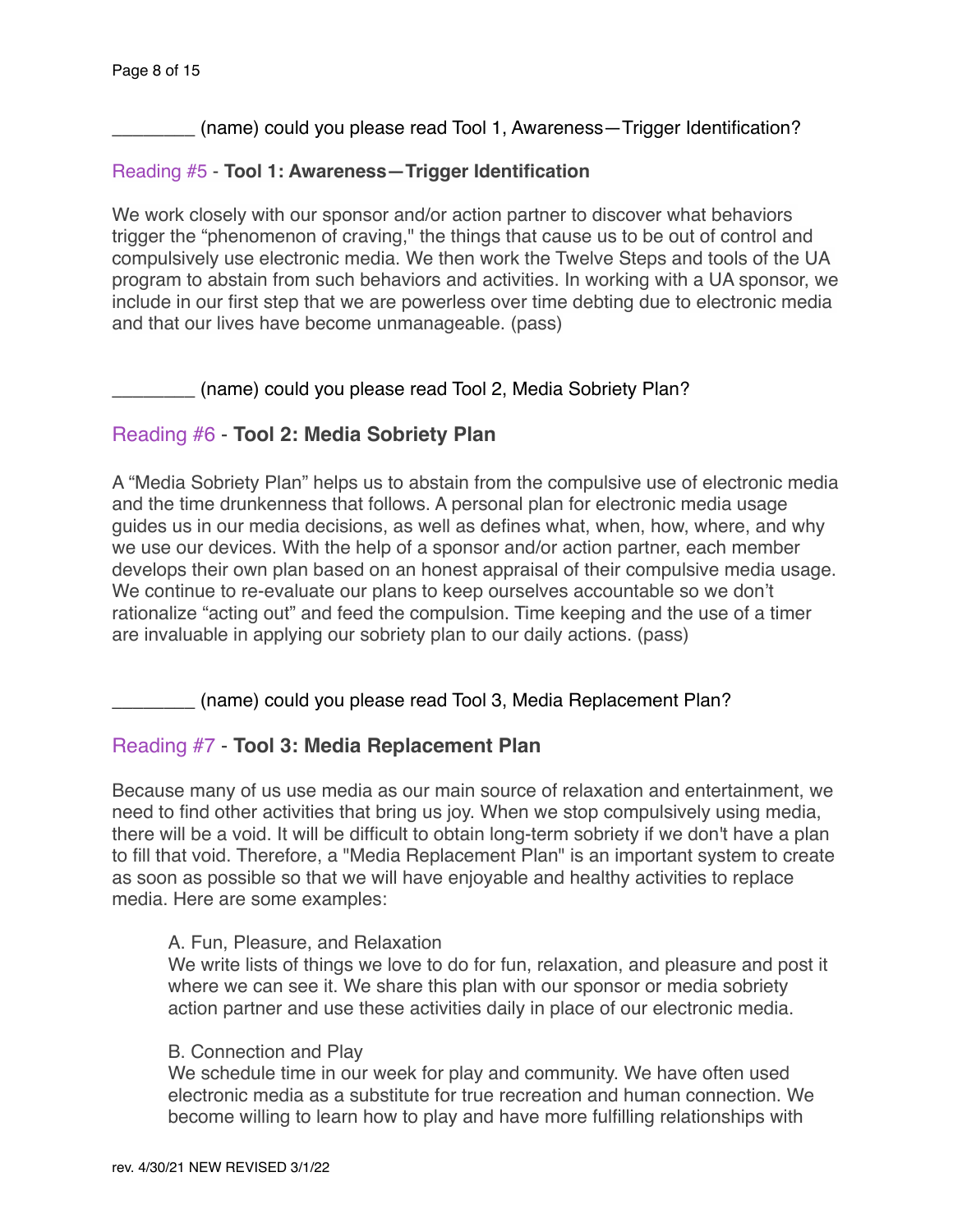others. When we are with others, we turn off our electronic media and focus on our loved ones.

#### C. Brain Health Awareness

We exercise our mind in healthy ways whether through study, moderate reading, journaling, or meaningful conversations. We read things that require thought and effort. We may also take classes or workshops to expand our interests and knowledge. We find ways to keep our minds sharp by memorizing phone numbers, poems, etc.—things we used to do before smart phones.

#### D. Creativity

We take time to nourish our own creativity. This may include participating in artistic endeavors such as writing, visual arts, music, theater, dance, singing, etc., or we may direct that creative process toward whatever endeavors fulfill us. (pass)

(name) could you please read Tool 4, Daily Body Care Awareness and Adequate Sleep?

## Reading #8 - **Tool 4: Daily Body Care Awareness and Adequate Sleep**

Media distracts us from taking care of and connecting with our bodies. Our ability to get sober and stay sober from electronic time drunkenness depends on a good night's sleep. Therefore, we suggest setting a media curfew for ourselves and a regular bedtime. We try to keep electronic media out of the bedroom. During the day we stay connected to our bodies, feeding them nourishing food and getting proper exercise and fresh air. We learn to be fully present in our bodies and take time to ground ourselves in the natural world by getting out into nature without our media. We feed all of our senses, allowing ourselves to experience more beauty and pleasure in our lives. When appropriate, we utilize health care and healing providers. (pass)

\_\_\_\_\_\_\_\_ (name) could you please read Tool 5, Media Fasting?

## Reading #9 - **Tool 5: Media Fasting**

Our compulsive behaviors are unconscious. Sometimes it's helpful to fast from media for a short period of time to find clarity and break the cycle of compulsion. We recommend taking one week to fast from our devices and any media that is not necessary to our businesses or family needs. Some of us have fasted for longer periods of time. We have found that by fasting from media, a few things happen: 1) We begin to see our compulsion more clearly; 2) we start to break the cycle; 3) we begin to connect to ourselves and others in deeper and healthier ways; 4) we stop looking for relief and nourishment from media and instead find these things in our Higher Power and in the vitality of life. (pass)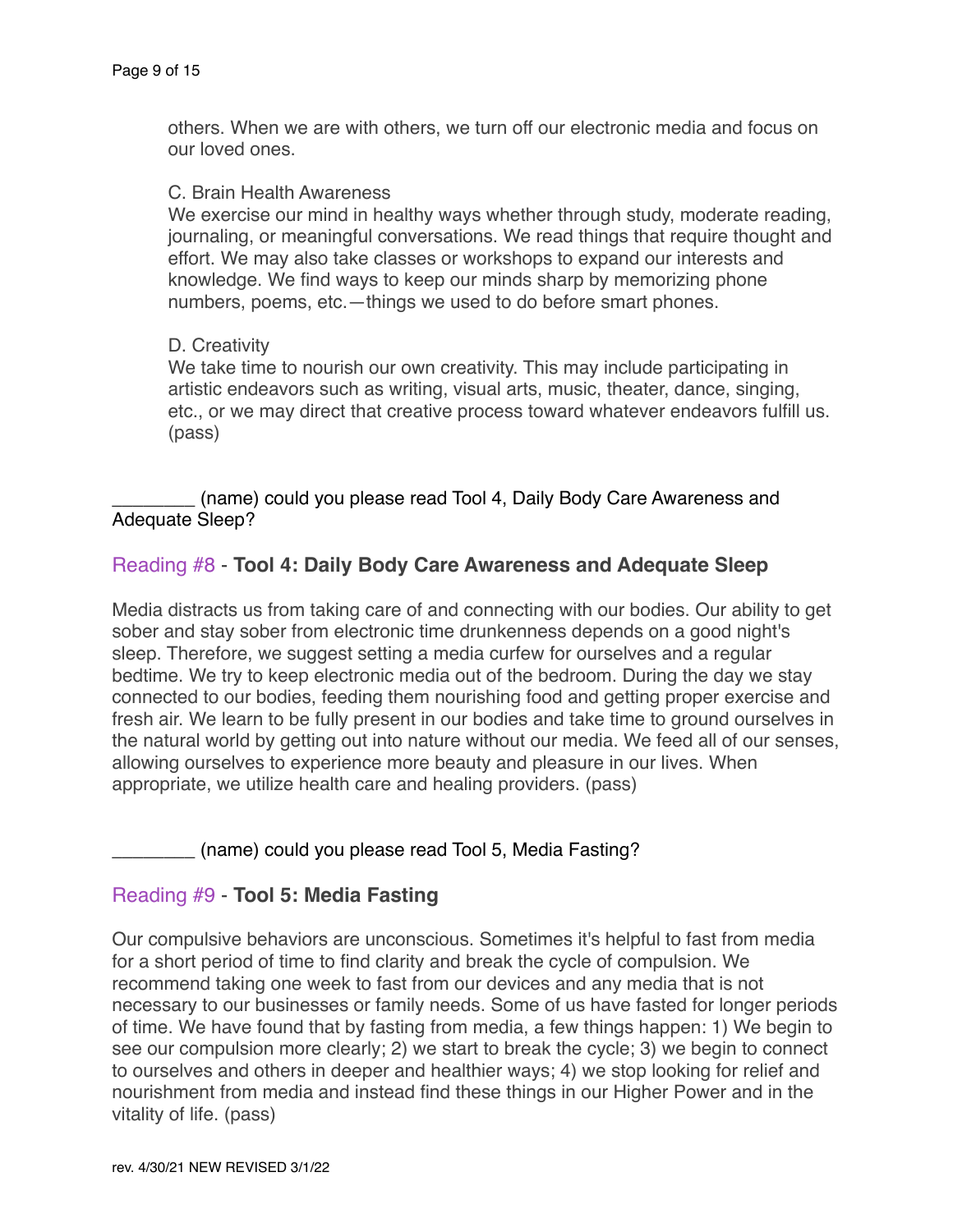\_\_\_\_\_\_\_\_ (name) could you please read Tool 6, Meditation?

## Reading #10 - **Tool 6: Meditation**

We regularly take time to meditate, to feed our spirits in ways that electronic media never could. We find what works for us, whether it is a sitting meditation while noticing our breath, staring at a candle flame, contemplating spiritual material, chanting a mantra, or even walking mindfully in nature. Meditation helps us connect to a Power greater than ourselves which then trains our mind to turn to this Power rather than seek relief through electronic media. (pass)

(name) could you please read Tool 7, Tracking and Urge Surfing?

# Reading #11 - **Tool 7: Tracking and Urge Surfing**

Tracking helps us to uncover the unconscious aspects of our compulsions. We not only track our time, but we also track our urges. We notice what we are thinking and doing when we have the urge to use our media. We first ask our Higher Power to remove the desire and then share it with another person. In this way, we expose our unease and start to see what makes us vulnerable to using electronic media compulsively.

Fighting cravings is like trying to fight waves in the ocean, it's smarter to surf over them. Urge surfing means noticing your urges and simply watching them rise and fall like waves, relaxing, while not responding. Urges usually peak between 20 – 30 minutes. (This is a good place to use your timer.) If we can ride out the wave, it will pass. We have found that every time we surf the urge without acting on it, we get better and better at urge surfing. Urges will show up less over time, and they also become weaker. (pass)

(name) could you please read Tool 8, Writing?

# Reading #12 - **Tool 8: Writing**

Media time drunkenness causes vagueness and avoidance. We don't want to feel discomfort. Most of us have found that writing has been an indispensable tool for working through our emotions. By putting our thoughts and feelings down on paper, we can better understand our actions and reactions in a way that is often not revealed to us by simply thinking or talking about them. In the past, compulsive use of our electronic media was our most common reaction to life and a way to procrastinate going forward with our goals and visions. When we put our difficulties down on paper, it becomes easier to see the situation more clearly and better discern any necessary actions. (pass)

**Moderator:** Thank you all for reading.

## **Timekeeper:**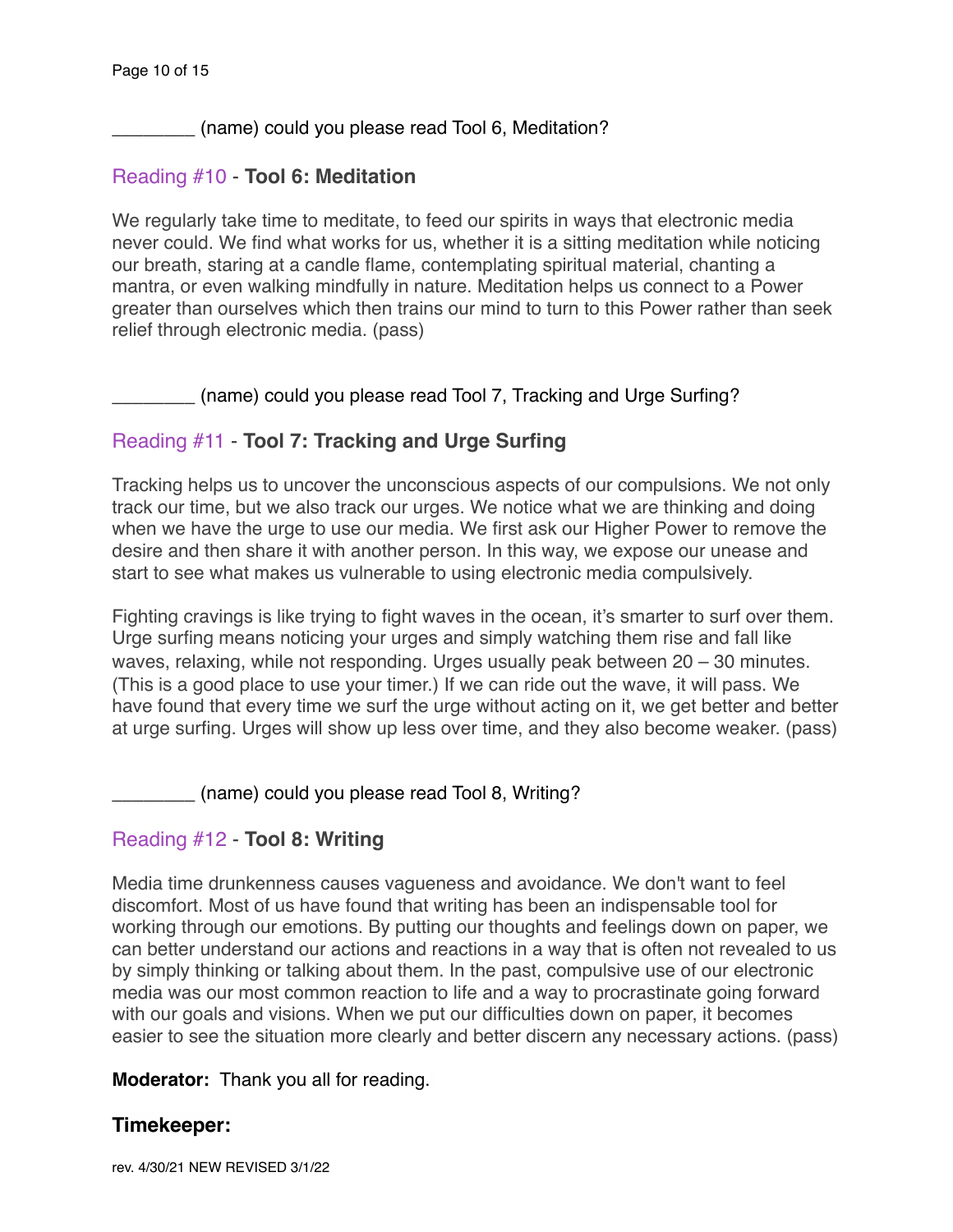Who will be our timekeeper for today?

# **Qualification:**

We will now ask someone who has worked the tool of fasting from any unnecessary media for at least one week to qualify for 5 minutes. *Remember, you don't have to have fasted this week, just that you have taken the challenge before.* Who in the group would like to qualify today on fasting from electronic media and share with us what that experience was like for you and what you learned?

Timekeeper, please give the speaker a 1-minute warning.

Thank you \_\_\_\_\_(name) for qualifying. In a moment I will be asking you to pick a Media Recovery Tool for us to focus on today. Please think about this while we break for the 7th Tradition and announcements.

## **Seventh Tradition:**

It is now time for the 7th Tradition and announcements. UA has no dues or fees. We are self-supporting through our own contributions, which are for the development of UA literature, costs incurred by the UA General Service Board, and the maintenance of the UA website at [UnderearnersAnonymous.org](http://UnderearnersAnonymous.org). **Contributions can be made via PayPal** on the new UA webpage www[.contributions@underearnersanonymous.org](mailto:contributions@underearnersanonymous.org) **or by check** to UA, PO Box 1839, New York, NY 10163. Please give what you can, and if you can give nothing at this time, keep coming back because you are more important than your money.

## **Announcements:**

Currently we have three UA Freedom from Media Time Drunkenness meetings to help you recover. They are Sundays, at 8:15 AM ET, and Tuesdays and Fridays, at 12 noon ET. You will find them listed on the Underearners Anonymous website.

On the fourth meeting of the month, each of the UA Freedom from Media Time Drunkenness meetings holds its own 15-minute business meeting after the meeting closes. (Business Meeting Format is at the end of this script) Please consider attending and taking on a service position. We will be asking for a monthly moderator and dashboard operator for this specific meeting. We need your help and support to keep our meeting vibrant.

We will now take two minutes for announcements. Timekeeper, will you please let us know when two minutes are up? Are there any UA related announcements? (We have **New Number Beginning when it is up on the website (667) 770-1841 Access Code: 8452619** Please announce until the new script is up on the UA website)

*(If it is not the fourth Sunday (Tuesday or Friday) of the month and no one has already volunteered to be newcomer greeter, ask)* Who would be willing to serve as Newcomer Greeter after the close of this meeting?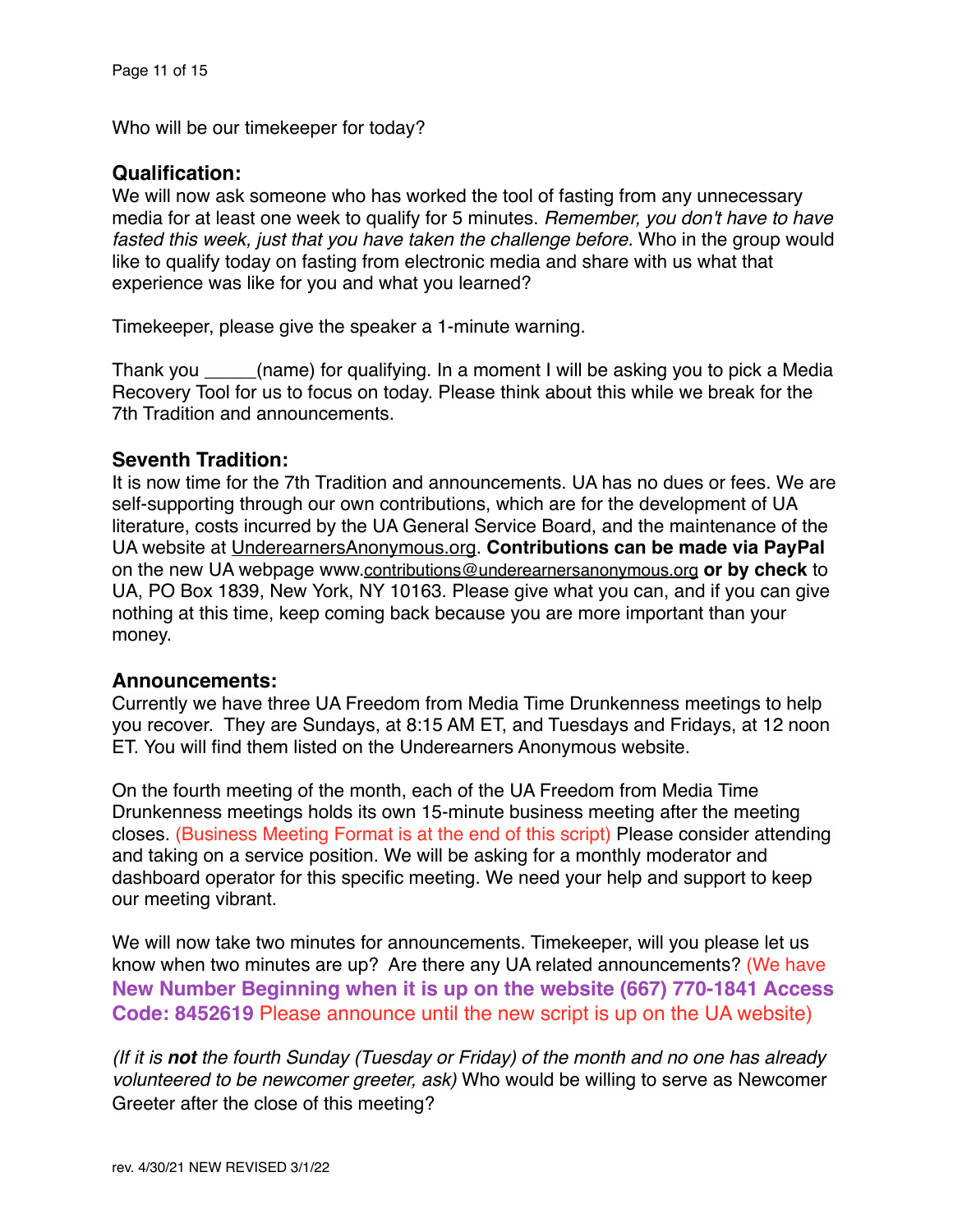## **Open Sharing:**

When you share, please tell us your name and, if you're comfortable, your location. This helps to facilitate connection and outreach. Please try to focus your sharing on the tools of recovery from compulsive media usage and how that affects your ability to earn and manifest your life purpose. To maintain the serenity of the meeting, we do not engage in cross talk. We define cross talk as interrupting, directly addressing another speaker, commenting on someone else's share, giving advice, or making suggestions. To keep this meeting safe for all members, we abstain from naming media titles or discussing the specific content of our addictive media. Please do not interrupt the speakers. Please allow the moderator to address all interruptions or issues.

Before we open the meeting for sharing, would our speaker please tell us which tool you have chosen for our group to focus on today? Thank you. Everyone will have up to three minutes to share on the tool of \_\_\_\_\_\_ or any other tools you wish to share on.

Timekeeper, will you please let the person sharing know when two minutes are up and again at three minutes when their share has ended? For those who are sharing, please acknowledge the timekeeper's warning by saying, "Thank you," and when time is called, please wrap up your share.

I will take three names to begin with. Who would like to speak? Please press Star (\*) 6 to un-mute yourself.

## **Wrap Up at 65 minutes:**

That's all the time we have for sharing today. If you did not have a chance to share at this portion of the meeting, you can share during the fellowship time after we close. I'd like to thank \_\_\_\_\_\_\_ for qualifying; \_\_\_\_\_\_ for keeping time; \_\_\_\_\_\_, \_\_\_\_ and \_\_\_\_\_\_ for doing the readings; \_\_\_\_\_\_ for being our newcomer greeter, and for being our dashboard operator. Again, I'm \_\_\_\_\_\_. Thank you for letting me serve today as your moderator.

## Reading #13 **– The UA Promises**

#### Who would be willing to read the UA promises from the UA pamphlet?

We learn in Twelve Step recovery that personal understanding of the events from our past avails us nothing. In other words, the causes we have come to believe or accept for our underearning are not going to help us change our lives. As we work with others in the program, we learn to release our past and focus on today and on the future—on our action steps and on our vision.

We begin to accept ourselves with compassion and to believe that we deserve greater fulfillment and a more prosperous life. As a result of working all aspects of the program, an expanded vision of our lives begins to emerge. We begin to know ourselves better and think about using our true talents. We allow ourselves to want more out of life, and we become willing to take the necessary action to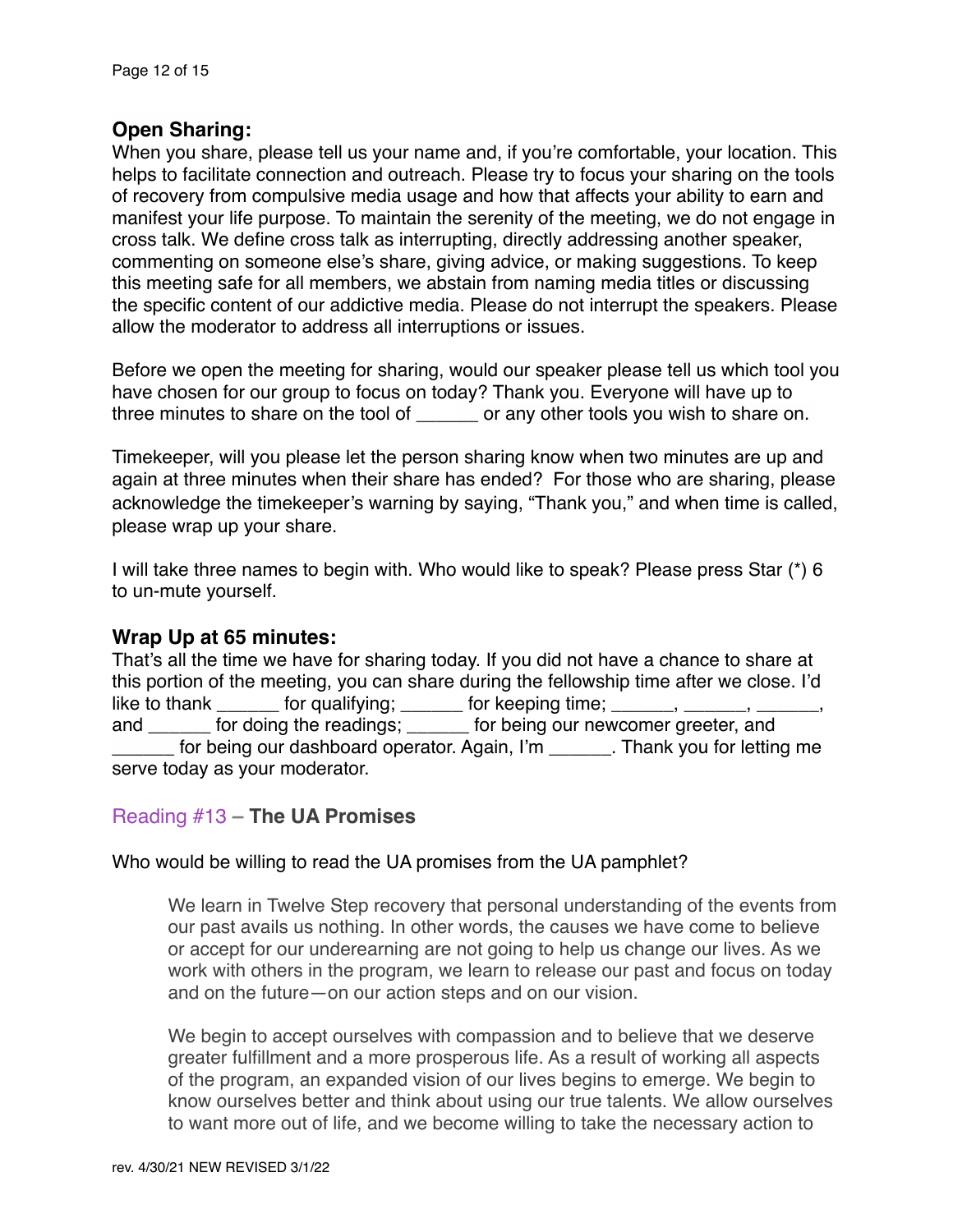achieve it. As a result, we are also able to give more to others and our communities, contributing to something larger than ourselves. It has been said that we cannot solve our problems with the same consciousness that created them. Through working the Steps, using the Tools, and giving Service, a shift in our consciousness occurs. We experience more gratitude, greater peace of mind, and acceptance of ourselves. It is as if we have awakened from a deep sleep to a new life more fully realized and expressed. (pass)

#### **Number Exchange:**

Before we close the meeting, we'll exchange names for outreach. If you want to contact someone you heard on today's meeting, please call out their names now and we ask those members to say on the call, if they are able, until after the closing. I will also stay on the line after the meeting to facilitate the exchange of numbers. Is there anyone who wants someone's number?

#### **Closing:**

In closing, the opinions expressed here today are strictly those of the individuals who gave them. The things we have heard here are spoken in confidence and should be treated as confidential. We do not take outside the meeting whom we hear at the meeting. If we try to absorb what we have heard, we are bound to gain a better understanding of the way to handle our problems and begin to change our lives. Let us talk to each other, reason things out with someone else, and let there be no gossip or criticism of one another, but only Love, Understanding, and Fellowship.

## **Closing Prayer:**

Please un-mute your phone by pressing Star (\*) 6 and will all who care to join me in saying the in the "We Version" of the *Serenity Prayer*.

*God, grant US the serenity to accept the things WE cannot change, courage to change the things WE can, and the wisdom to know the difference.*

Thank you everyone for a great meeting.

Are there any non-UA related announcements?

I will now facilitate the phone number exchange for the next 5 minutes. Timekeeper, please let us know when 5 minutes are up.

Please say your phone number one time, slowly and clearly, along with your time zone, which I will then repeat to the group. Also, please let us know if you are available to sponsor, if you need a sponsor or an action partner, or if you just want to leave your number for outreach. First, we have \_\_\_\_\_\_\_\_; your number was requested. *(Repeat until all requested numbers are given or 5 minutes have ended, whichever comes first.)*

*(*After 5 minutes):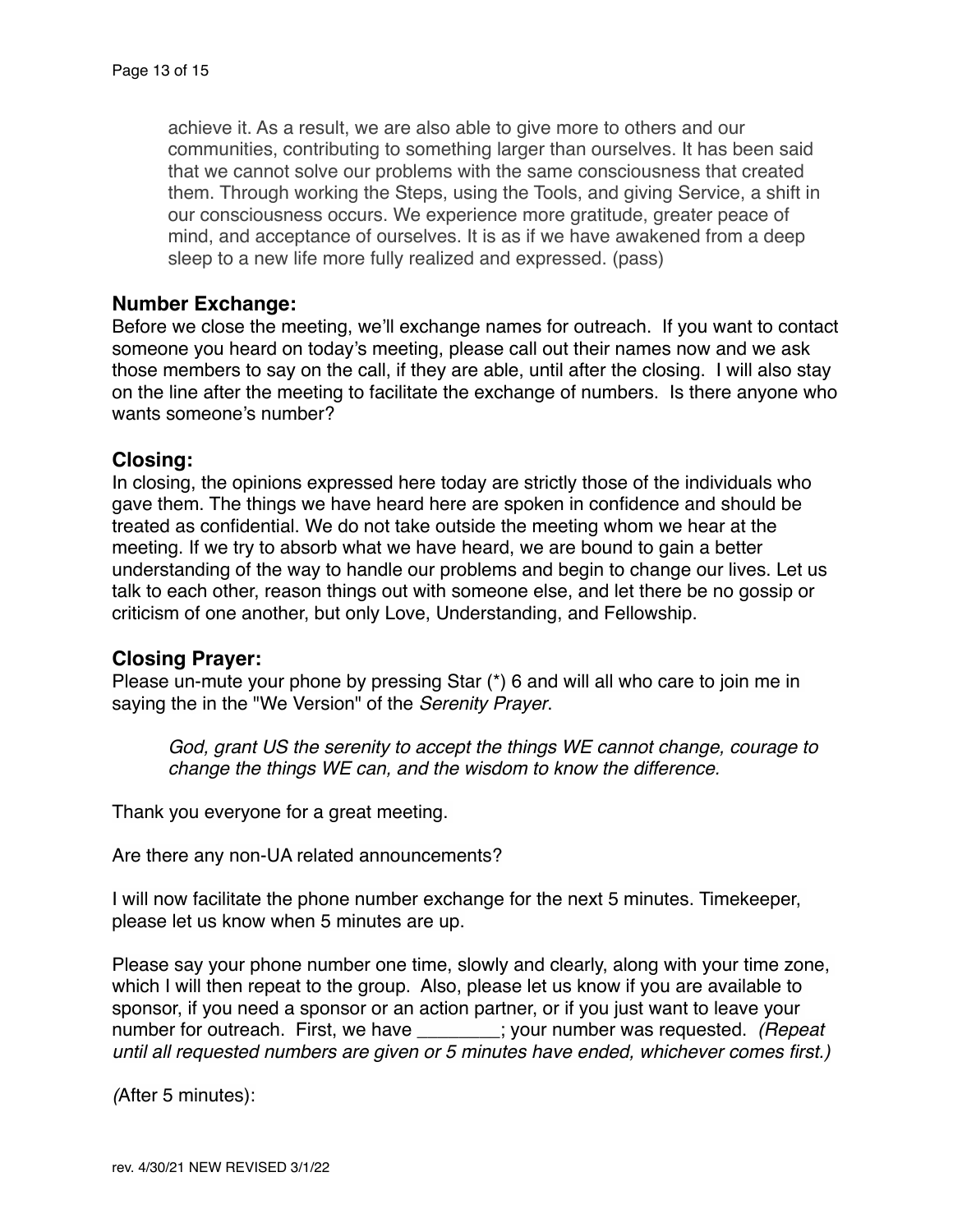I will now turn the meeting over to our Newcomer Greeter \_\_\_\_\_\_\_\_\_\_\_ (*unless it is the fourth Sunday, Tuesday, or Friday of the month when the moderator turns the meeting over to the business meeting chair*). [NOTE, THE FORMATE FOR BUSINESS MEETING IS ATTACHED BELOW]

#### BUSINESS MEETING FORMAT for PHONE MEETINGS

## UA MEDIA RECOVERY MEETINGS

- All say the Serenity Prayer
- Ask for a timekeeper

• Chair announces the duration of the meeting and asks the time-keeper to give notice when nearing the time limit.

#### Procedures:

UA Business Meetings follow parliamentary procedures outlined in Robert's Rules of Order. Some basic procedures are:

When new motions are made, they must be seconded, then followed with discussion. The chair then calls for a vote ("calls the question").

 If someone other than the chair calls the question, this must be voted on before the motion itself is voted on.

 A motion to adjourn the meeting, if seconded, must be voted on immediately, without discussion.

Voting in UA phone meetings is conducted like this:

 When the chair asks "All in favor?", participants reply one at a time, adding the consecutive-order number of their vote, i.e., "Yea – one", "Yea - two", etc. Similarly, when the chair asks "All opposed?", participants reply one a time adding the consecutive-order number of their vote, i.e., "Nay – one", "Nay - two", etc. Alternatively, voters speak their own first names rather than the number.

• Reports: